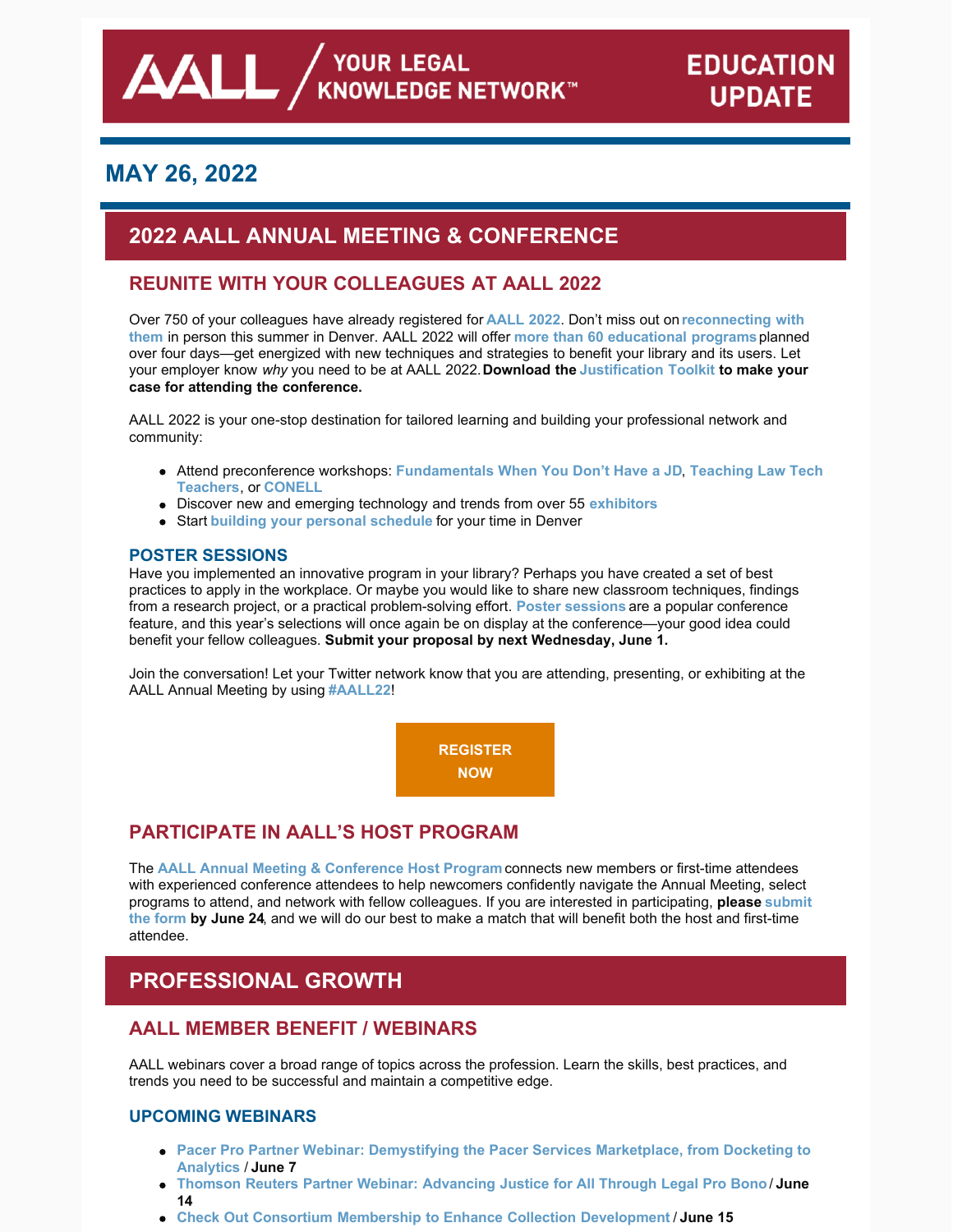- **[AALL/LexisNexis Call for Papers: The Librarian as Autho](https://elearning.aallnet.org/products/aalllexisnexis-call-for-papers-the-librarian-as-author)r** / **July 11**
- **[The New "State" of the Litigation Analytics Market](https://elearning.aallnet.org/products/the-new-state-of-the-litigation-analytics-market#tab-product_tab_overview)**/ **August 23**

# **LEADER IN YOU**

Each month the Leadership Development Committee will highlight a librarian leader and ask them a few questions about their leadership journey.

#### **Liz Graham**

**Executive Director, Law Library University of Maryland, Francis King Carey School of Law Baltimore, Maryland**

### **What does leadership mean to you?**

Leadership is inherently contextual. How you lead through crisis should be different from how you lead through periods of stability. There are definitely



general qualities you should bring to the table such as self-awareness, adaptability, and a commitment to diversity, equity, and inclusion. However, at the end of the day, you have to lead in a way that feels most authentic to you, while accounting for the needs of your team. You also need to be an advocate. Sometimes that means leveraging your authority to make something better for those around you or using your influence to mitigate a challenging situation.

### **Is there a particular AALL product/program/article that was especially helpful for you as you developed as a leader?**

I have benefited greatly from opportunities within AALL that support members' ability to generate interesting programs that they are passionate about. For example, the **AALL/Bloomberg Law Continuing Education Grant** [helped my local chapter co-produce the "Project 20/20: From Transition to Transformation" series](https://www.aallnet.org/education-training/grants/cpe-program-grants/) during the pandemic that focused on topics impacting our community, while at the same time fostering connections with colleagues during an isolating period.

#### **What resources do you recommend for those looking to build or improve their leadership skills?**

This is less of a resource and more of a philosophy, but I suggest intentionally taking risks and being open to unexpected opportunities. Not only has the approach allowed me to cultivate experience across multiple library functions, but it's also enabled work in different libraries, institutions, and even countries.

#### **What has been one of your biggest challenges as a leader?**

Going to law school during a pandemic, while working full time. While it's certainly been difficult to strike a reasonable balance between my competing worlds, being both a librarian and student has uniquely positioned me to understand the important role law libraries play in the academic life of the community.

#### **How has your leadership style developed or evolved during this time of constant change?**

My professional career has been dominated by complex and disruptive change. I drew heavily from the lessons I have learned and applied them during the pandemic. I advocated for those most impacted to be given a voice in the process. This meant listening to their concerns and working collectively to develop solutions. It was also important to be intentional about acknowledging how deeply the pandemic impacted the personal lives of those who reported to me and adjusting expectations accordingly.

Do you know a great leader? Recommend a leader for us to spotlight in the Leader in You column. Send your recommendation with a brief description of why you think they are a great leader to **[Julie Pabarja](mailto:julie.pabarja@lw.com)**, Chair, Leadership Development Committee.

# **ON-DEMAND LEARNING**

## **INCREASE YOUR STRATEGIC THINKING SKILLS**

AALL's self-paced course, "**[Strategic Thinking for Law Librarians](https://elearning.aallnet.org/products/strategic-thinking-for-law-librarians)**," will teach law library professionals—at any level—how to employ strategic thinking for impactful decision-making. Whether you are interested in preparing for a management role or are already in a leadership position, you will come away better equipped to confidently tackle any decision (large or small), make a compelling argument, and apply influence in your organization in a way that creates optimal conditions for success.

### **Cost: Members \$99 / Nonmembers \$149**

**[LEARN MORE &](https://elearning.aallnet.org/products/strategic-thinking-for-law-librarians) REGISTER**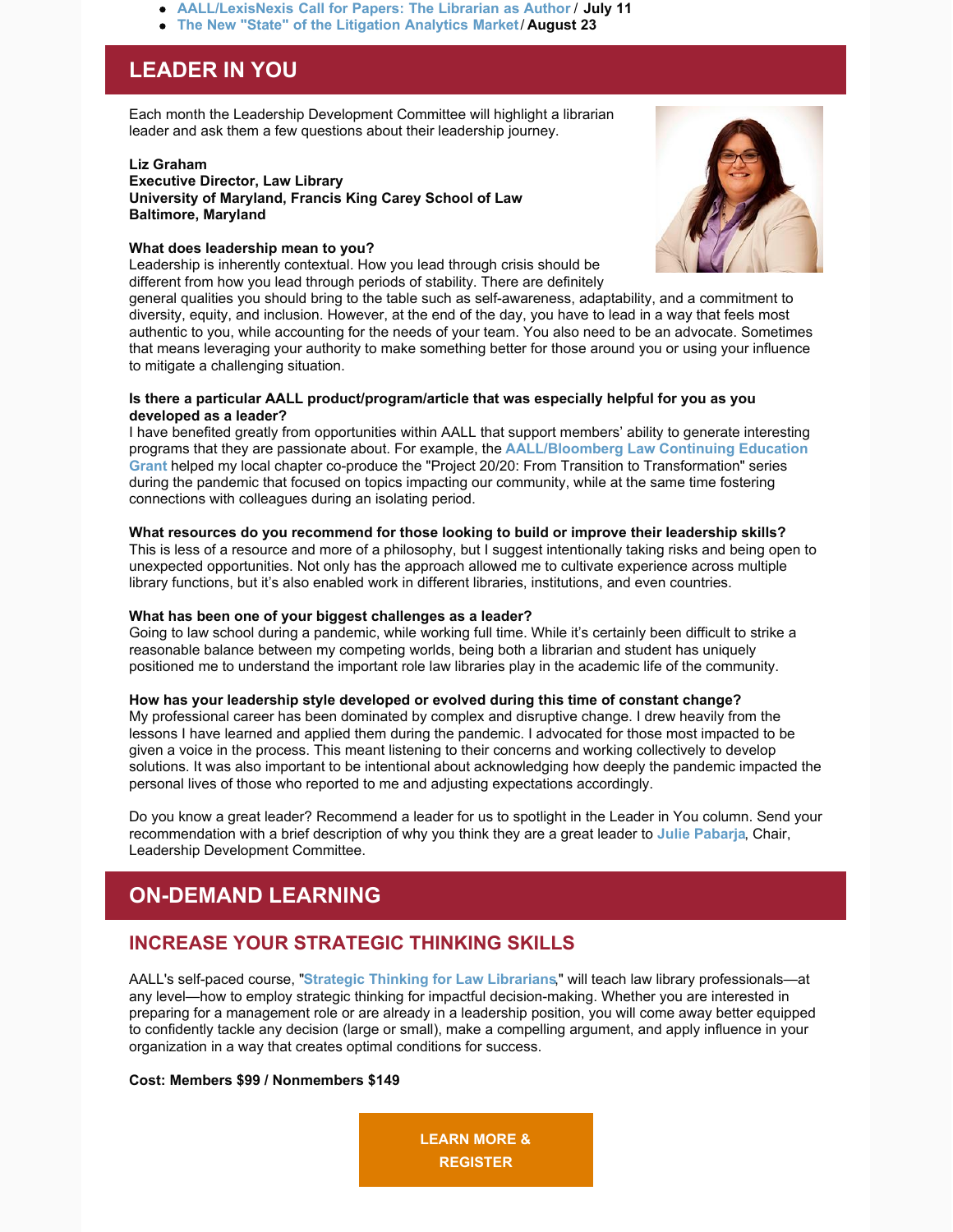## **EXPAND YOUR BUDGETING SKILLS**

More than 100 of your colleagues have registered for and completed AALL's self-paced course, "**[Introduction](https://elearning.aallnet.org/products/introduction-to-law-library-budgets-2) to Law Library Budgets**." Don't miss out—learn the fundamental skills that will help you address important issues such as identifying and managing competing priorities, explaining day-to-day operations, and connecting financial resources to meet goals.

This course will provide you with the skills you need to become more confident when it comes to making and maintaining a budget within your organization.

#### **Cost: Members \$99 / Nonmembers \$149**



## **MICROLEARNING VIDEO SERIES**

**AALL's [Microlearning](https://elearning.aallnet.org/catalog#form_type=catalog-filter&page=1&webinar_type=0&product_type%5B%5D=2467&date%5Bstart%5D=&date%5Bend%5D=&keywords=&sort_by=new_to_old) Videos Series** takes a holistic approach to skill-based education that is delivered in bite-size pieces. These short-form-focused videos are designed to cover an individual skill pertinent in the law librarian's world. Current videos discuss fair use, wine law, comparing red-lined versions in Microsoft Word, and our "day in the life" video series. These videos are available on **AALL [eLearning](https://elearning.aallnet.org/)**; simply search "microlearning." Additional videos are planned to drop throughout the year.

#### **Cost: Free for AALL Members**

## **UPCOMING COFFEE CHATS & WEBINARS**

AALL has several exciting coffee chats and webinars lined up next month, including the June 2nd coffee chat "**Legal Research [Competencies](https://elearning.aallnet.org/products/virtual-coffee-chat-legal-research-competencies-and-the-bar-exam) and the Bar Exam**." Be sure to visit the **AALL [Calendar](https://www.aallnet.org/forms/MeetingCalendar/) of Events**page to stay up to date on future topics and to register.

Is there a topic you want covered in an AALL webinar? Please email Fiore Barbini, AALL director of education and learning at **[fbarbini@aall.org](mailto:fbarbini@aall.org)**.

## **WEBINARS NOW AVAILABLE ON-DEMAND**

- **[PEGA-SIS](https://elearning.aallnet.org/products/live-interview-series-so-you-wanna-be-an-editor) Live Interview Series: So, You Wanna Be An Editor?**
- **Effective Strategic Planning: Challenges, Obstacles & [Opportunities](https://elearning.aallnet.org/products/effective-strategic-planning-challenges-obstacles-opportunities)**
- **Trellis Partner Webinar: [Maximizing](https://elearning.aallnet.org/products/maximizing-legal-analytics-in-state-trial-courts-trellis-partner-webinar) Legal Analytics in State Trial Courts**

### **PICK OF THE MONTH**

*Selected by AALL's Continuing Professional Education Committee*

#### **A DAY IN THE LIFE OF A [TECHNICAL](https://elearning.aallnet.org/products/microlearning-video-series-a-day-in-the-life-of-a-law-librarian-records-center-supervisor) SERVICES LIBRARIAN**

The work we do as librarians has changed greatly in recent years, and the pandemic is only accelerating these changes. In AALL's new Microlearning video series, "A Day in the Life," we sit down with colleagues in a variety of roles and library settings to listen to them reflect on their career and experiences in this role and share a glimpse into their typical workday. Recently Cornell H. Winston, law librarian & records center supervisor at the United States Attorney's Office in Los Angeles, and AALL Board member, shared his experience. Check out **his [video](https://elearning.aallnet.org/products/microlearning-video-series-a-day-in-the-life-of-a-law-librarian-records-center-supervisor)** and all of the **[Microlearning](https://elearning.aallnet.org/catalog#form_type=catalog-filter&page=1&webinar_type=0&product_type%5B%5D=2467&date%5Bstart%5D=&date%5Bend%5D=&keywords=&sort_by=new_to_old) videos** on the AALL eLearning platform.

Find many more continuing education programs and webinars on**AALL [eLearning](https://elearning.aallnet.org/)**.

## **QUICK LINKS**

**AALL Events [Calendar](https://www.aallnet.org/forms/MeetingCalendar/) | AALL [eLearning](https://elearning.aallnet.org/) | AALL [Education](https://www.aallnet.org/education-training/) on AALLNET | AALL Body of [Knowledge](https://www.aallnet.org/education-training/bok/) | AALL COVID-19 [Resources](https://www.aallnet.org/about-us/press-room/coronavirus/) | AALL DEI [Resources](https://www.aallnet.org/about-us/press-room/anti-racism-diversity-equity-inclusion/)**

## **COMMUNITY CORNER**

**UPCOMING SIS WEBINARS**